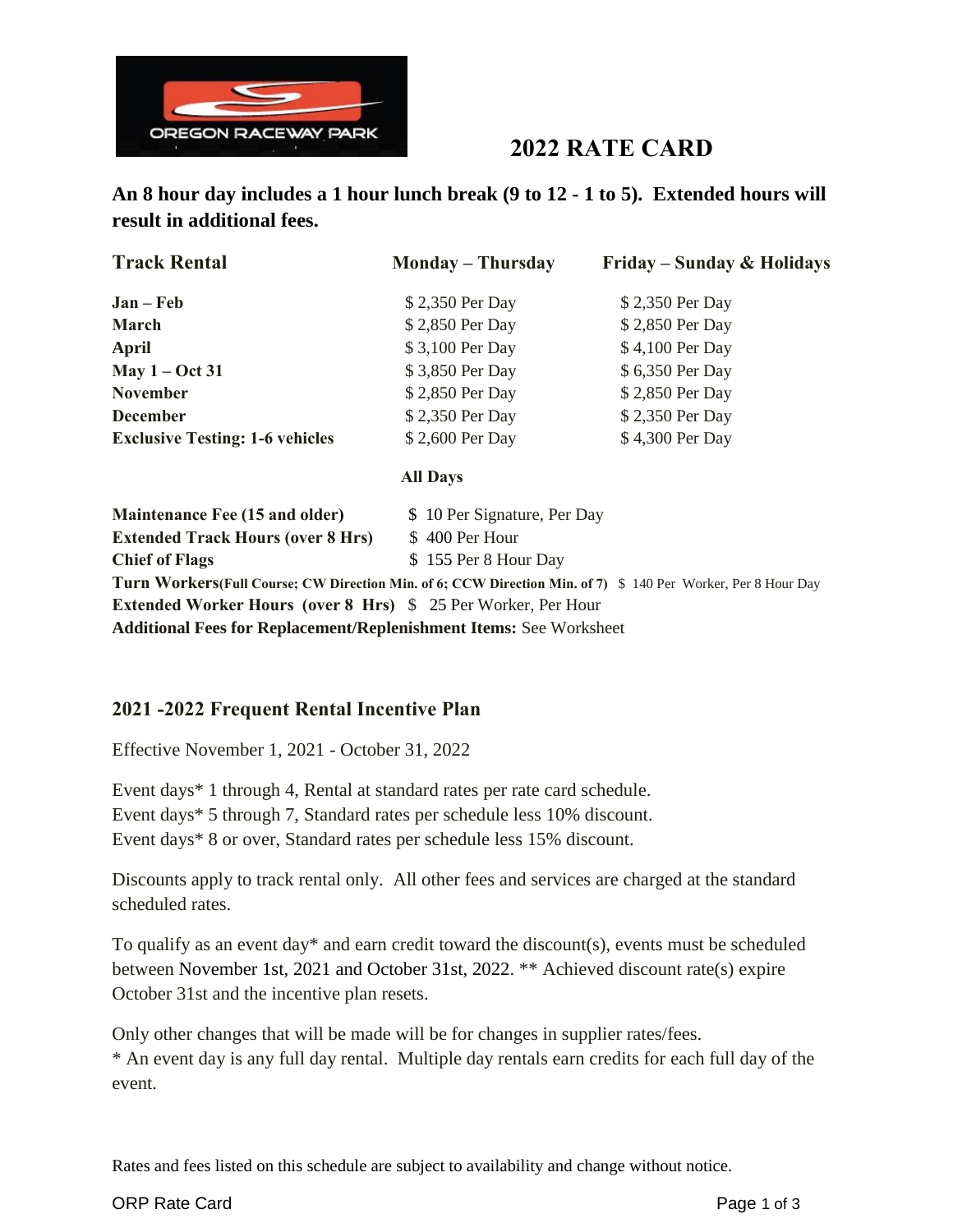

## **ADDITIONAL INFORMATION**

- **·** The track fee includes: Track supervisor, one (1) security /gate attendant from 7:00 am 6:00 pm (additional security hours are available by request), six (6) restrooms with showers and four (4) portable toilets and camping.
- **·** Rental dates must be secured with a written contract and a 25% deposit 45 days prior to an event.
- **·** Garage units are available to rent for your event. For more information please contact us directly.

**Event insurance is required.** Users may provide their own insurance, subjected to pre-approval.

| <b>EVENT</b>                                   | <b>FIRST DAY</b>       | <b>ADD'L DAY</b> |
|------------------------------------------------|------------------------|------------------|
| <b>Automobile Car Show/ Swap Meet:</b>         | 246.00<br><sup>S</sup> | \$<br>246.00     |
| <b>Automobile Club Race:</b>                   | \$2,191.00             | \$<br>549.00     |
| <b>Automobile Driving School/Time Trials:</b>  | \$1,450.00             | \$<br>364.00     |
| <b>Automobile Lapping/Practice Day:</b>        | \$1,088.00             | \$<br>273.00     |
| $\frac{1}{2}$ Day or 10 or less vehicles:      | 539.00<br>S            | \$<br>134.00     |
| <b>Drifting, North Loop Only</b>               | 552.00                 | \$<br>552.00     |
| <b>Kart Lapping Day:</b>                       | 912.00<br>\$.          | \$<br>231.00     |
| <b>Kart Race:</b>                              | \$5,068.00             | \$1,268.00       |
| <b>Motorcycle Lapping/Practice/School Day:</b> | \$1,292.00             | \$<br>325.00     |
| <b>Motorcycle Road Race:</b>                   | \$4,639.00             | \$1,161.00       |
| <b>Off Road</b>                                | \$1,084.00             | \$<br>276.00     |
| Ride & Drive/Film Shoot:                       | 720.00                 | \$<br>179.00     |
| $\frac{1}{2}$ Day                              | 363.00                 |                  |

If you do not see your specific event listed above, please call with your event details for an insurance quote.

Rates and fees listed on this schedule are subject to availability and change without notice.